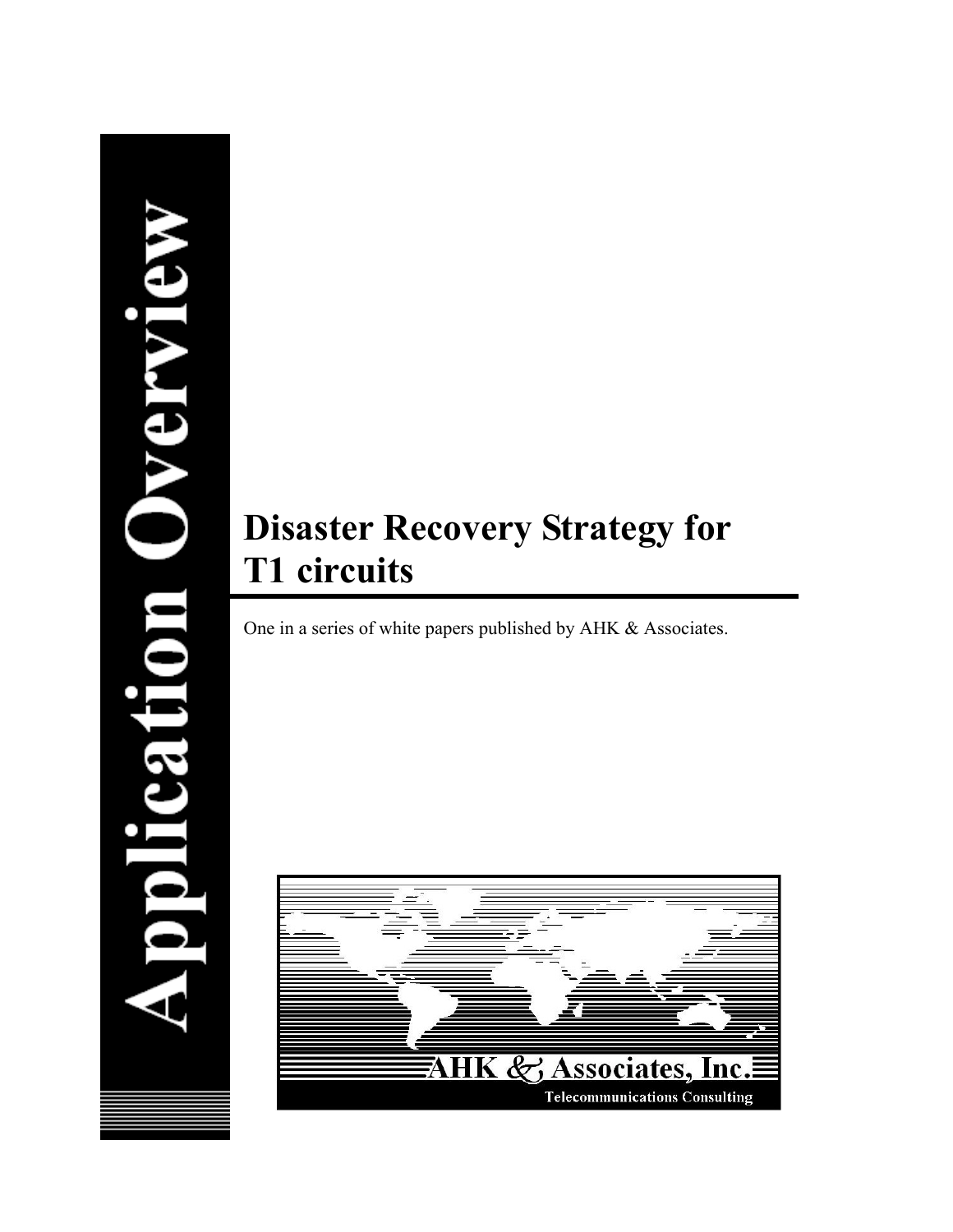## **Disaster Recovery Strategy for T1 circuits**

**Copyright C 2002 by AHK & Associates, Inc.** 

Unlimited right to copy this document is granted to anyone as long as the document is copied in its entirety; including all cover pages, and this title page.

Published by:

AHK  $\mathcal{L}$ , Associates, Inc. www.ahk.com

AHK & Associates Inc. provides sophisticated network access consulting, wide area network design, and project implementation services throughout the United States.

AHK  $\mathcal{L}_1$  Associates Inc. develops customized technical training courses delivered onsite at your facility, or in our partner training facilities located throughout the United States. We offer one to five day in-depth training on ISDN, DSL, T1/ T3, SONET, DWDM, and other digital technologies. We provide training for technical, sales, and sales engineering personnel.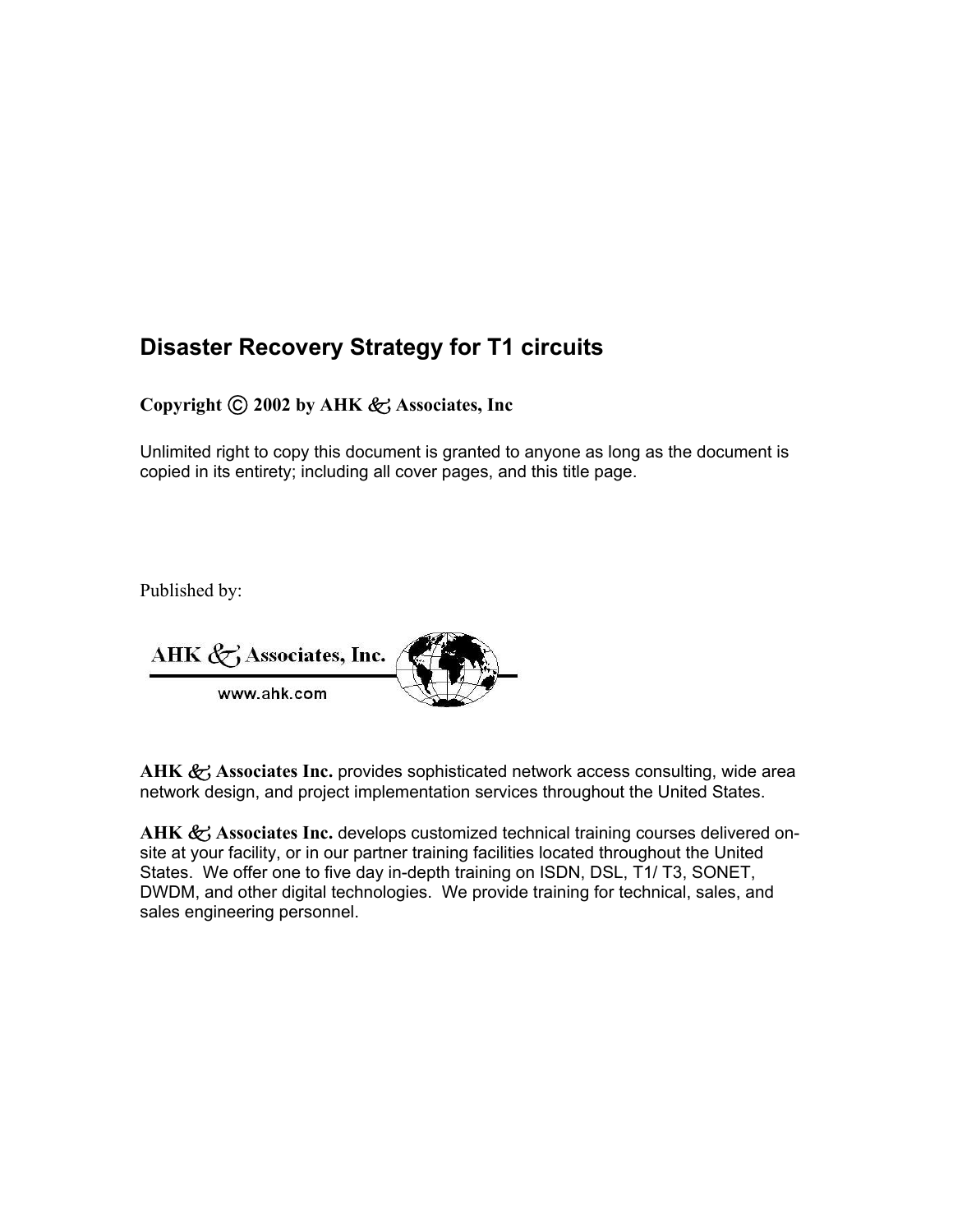# **Disaster Recovery Strategy for T1 circuits**

Providing a backup plan for mission critical circuits is not difficult. The process uses multiple ISDN Basic Rate Interface lines (BRI) and some ISDN hardware with very unique properties.

You will need the following items for this application:

- 1. Alternate Path Switch
- 2. Inverse Multiplexer
- 3. ISDN Basic Rate Interface lines (between 1 and 4 BRI)



For our example we are connecting two routers together over T1. These routers have dual WAN ports programmed to perform the Alternate Path Switch function. Install the T1 circuit in a normal fashion, either with an external CSU/DSU as shown above, or using an internal CSU/DSU in the router. This is considered the "Primary" connection.

Connected to the second port of the router is an ISDN based Inverse Multiplexer. The Inverse Multiplexer supports up to four (4) ISDN BRI lines. These lines are not used unless there is a Primary circuit failure. The connection between the Inverse Multiplexer and the router will typically be a V.35 interface.

**Alternate Path Switch (APS)** is a device that will sense when the primary data path has been interrupted, and is no longer available. Under these conditions the APS will attempt to transmit data through the designated "Alternate Path". Routers with more than one WAN port can sometimes be programmed in this manner. Alternatively, you can use a stand-alone dual port CSU/DSU, which has been equipped with APS technology. Companies line Cisco make routers with APS capability, and companies like Control Ware make APS enabled DSU's.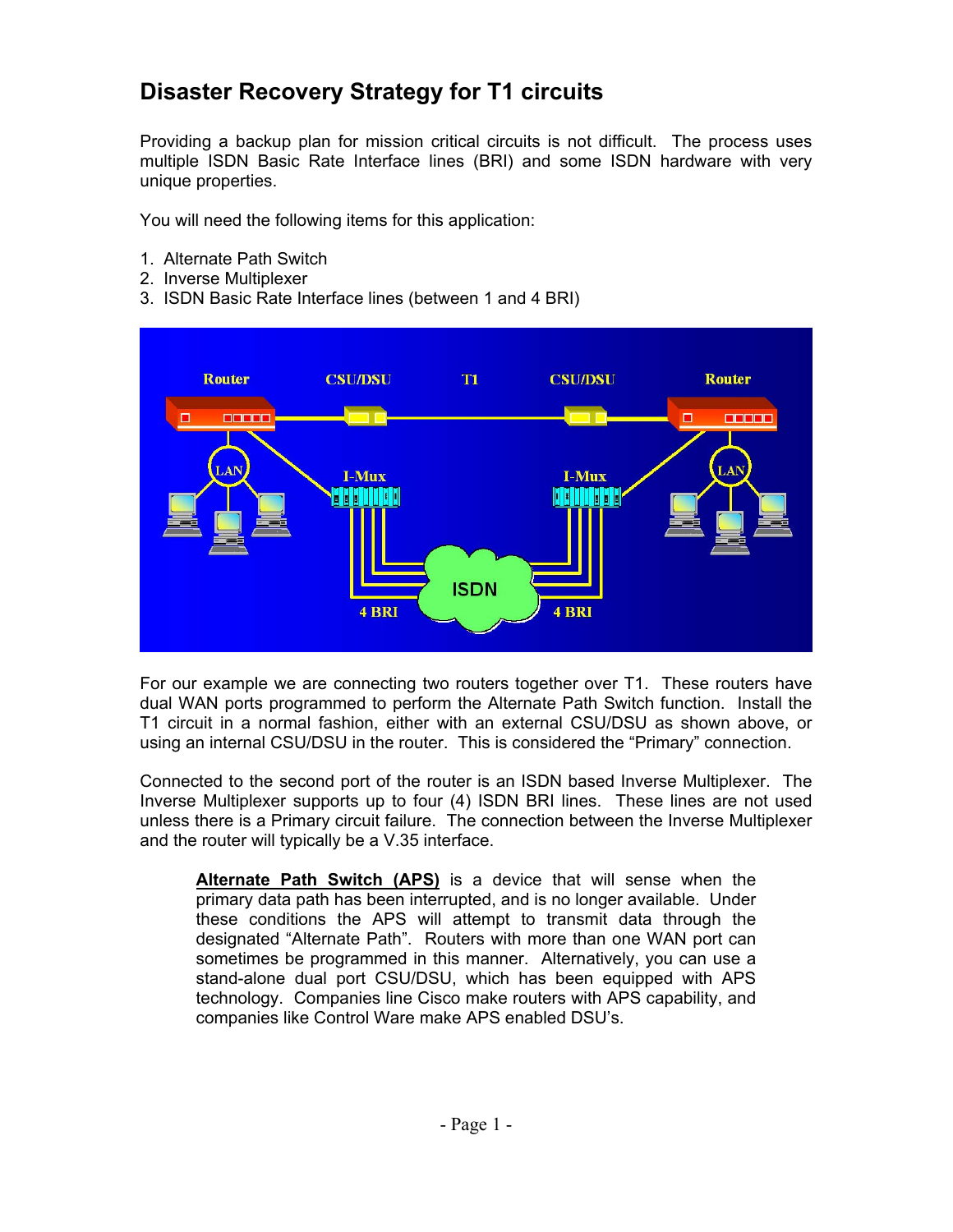### **Circuit Failure**

Should the T1 (primary path) fail for any reason, the router will attempt to transmit data through the secondary path.



The Inverse Multiplexer "listens" for data by monitoring the Data Terminal Ready lead in the V.35 interface. This lead, or wire, only becomes energized when the router attempts to send data over the secondary path.

When the Inverse Multiplexer detects an energized DTR condition, this triggers the connection process. The Inverse Multiplexer will dial up multiple circuit switched data calls over the BRI lines. This will connect it to a second Inverse Multiplexer at the distant site. Each BRI line supports two (2) B channels. Each B channel supports a 64 Kbps circuit switched data call. The Inverse Multiplexer can support up to four (4) BRI lines, which will provide total of eight (8) B channels, or 512 Kbps for use in this application.

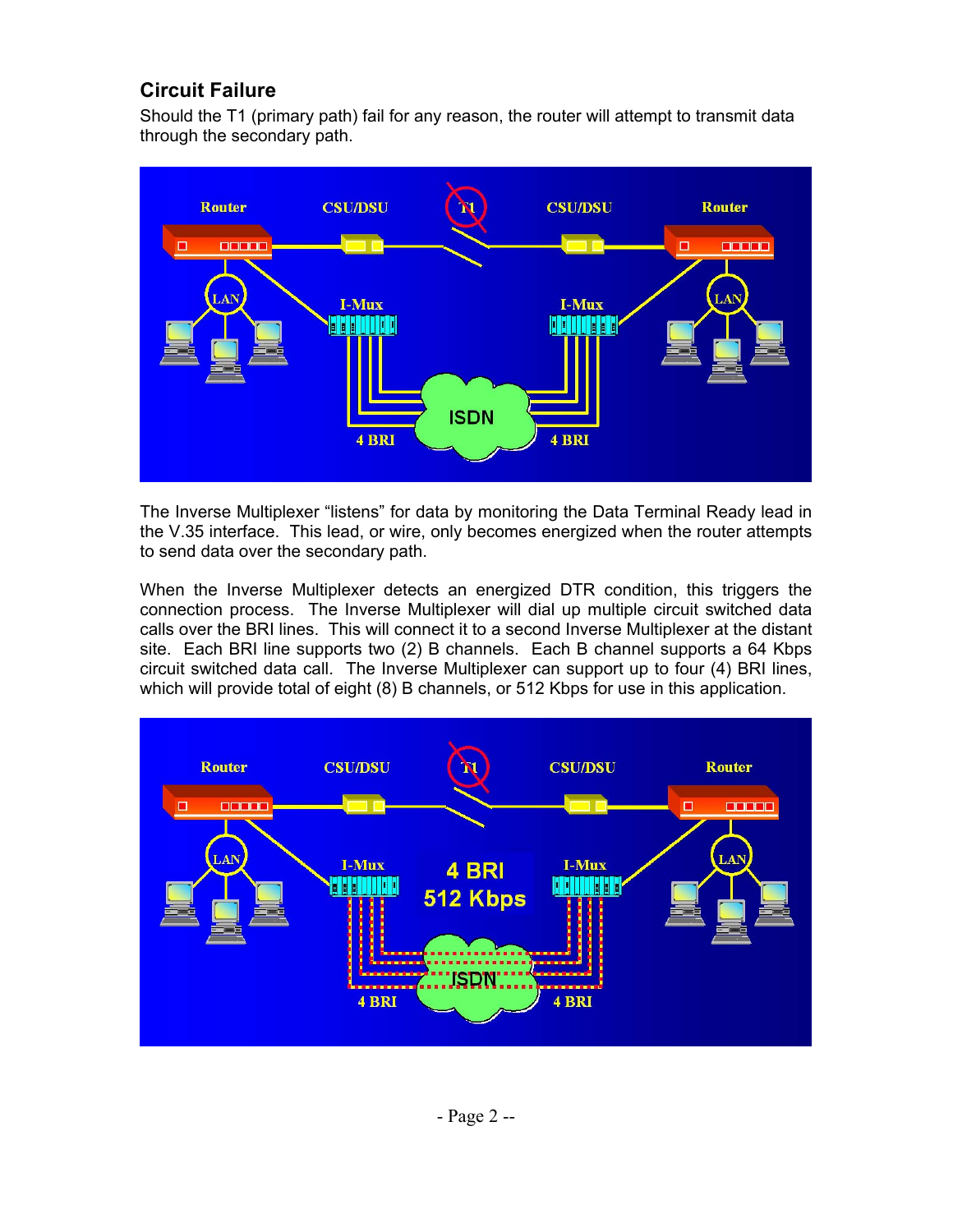### **Inverse Multiplexing and BONDING**

The Inverse Multiplexer will aggregate the bandwidth of the individual B channels into a single high-speed "virtual circuit" using a process call BONDING. BONDING (an acronym for Bandwidth On Demand Interoperability Group) is a process developed to deal with the problem of delay in circuit switched calls. Each of the B channel data calls will find a unique path through the network. Since each path will be unique, each path will have a different propagation delay. Since each path has a different propagation delay, the bits streaming down the individual circuits will arrive in a miss ordered fashion. This is because some data will take shorter paths and get there faster, and other data will take longer paths and be delayed by a few milliseconds.

The BONDING process is used to address this problem through its "Delay Equalization" feature. Delay Equalization determines the delay on each circuit, and inserts calculated delay into the shorter circuits. This introduced delay will equalize the data delivery rate across all the circuits. Once this equalization has been established, all the channels will have the same delay, and the packets will no longer be mis-ordered.

### **Compression**

Adding a hardware compression module to the Inverse Multiplexer provides a 4:1 compression ratio. This will yield a speed of nearly 2 MB per second and is delivered as a fully duplex virtual circuit.



### **Set Up Time**

The recovery process takes approximately six seconds. Each of the eight data calls is placed, the BONDING algorithm is applied, and the data stream will be re-established. ISDN operates as a fully duplex circuit, you will have approximately 2 Megabits per second of bandwidth.

### **Approximate Costs**

An Inverse Multiplexer suitable for this application will cost approximately \$3,000. We have used the Adtran ISU 512 with great success. You will need up to four (4) BRI circuits at each site, and these cost approximately \$40 per month. Try to order then unbundled, with no call packs. You will incur usages charges for the calls places during the primary circuit failure.